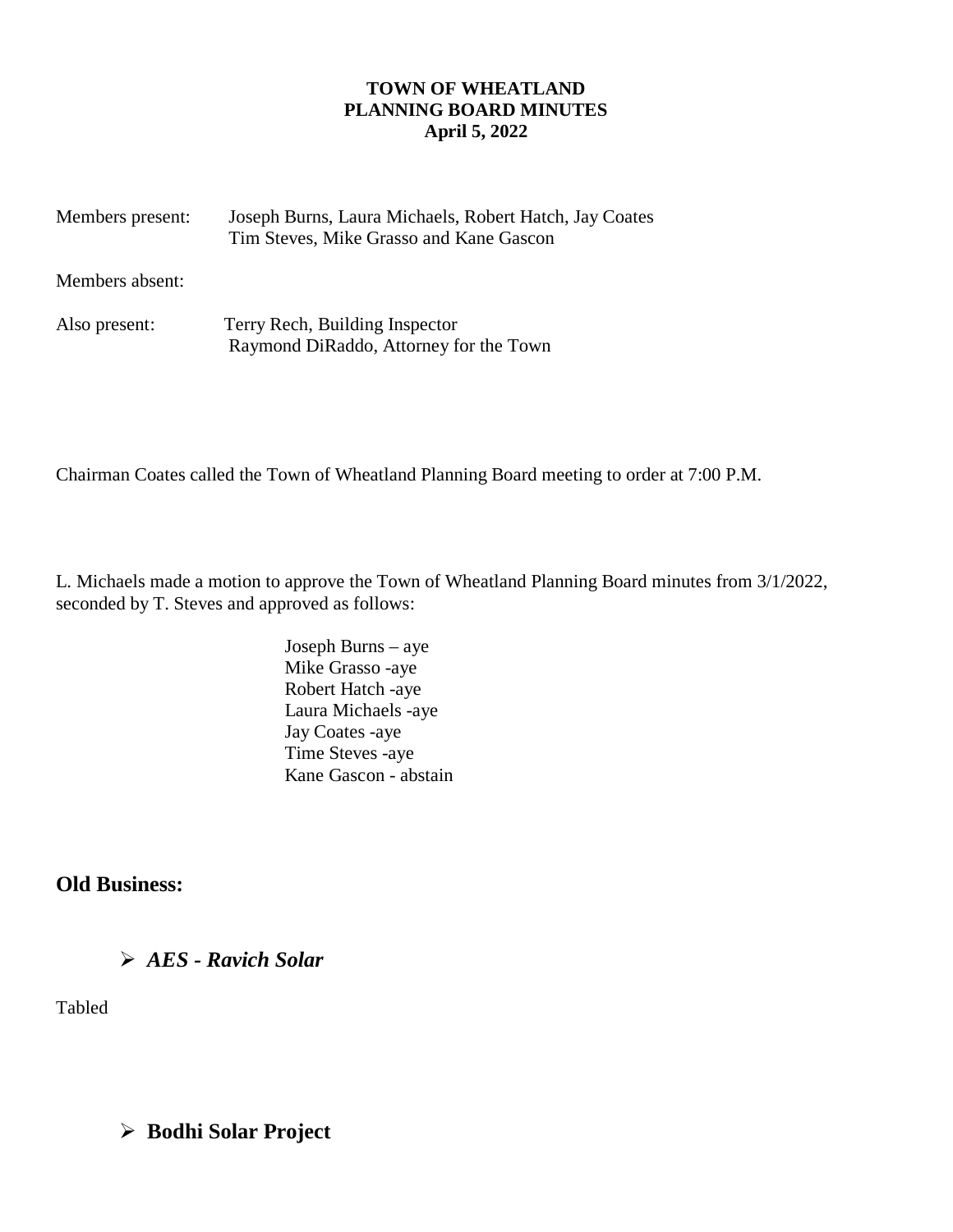M. Grasso made a motion that since the Board has received no interest from other parties that the Town of Wheatland Planning Board will proceed as lead agency, seconded by R. Hatch, and passed as follows:

> Joseph Burns – aye Mike Grasso -aye Robert Hatch -aye Laura Michaels -aye Jay Coates -aye Time Steves -aye Kane Gascon - aye

J. Coates said that there are 2 sets of engineer's comments, one dated 1/28/22 and one dated 3/18/22. The Board is still waiting for the written responses from the 3/18/22 comments. There was discussion between J. Coates and the Applicant about the status of some of the comments.

Ms. Cuddihy had some updates to the design. She stated that the access drive will be moved to the south due to trees that can not be removed near the original site. Moving the access drive means that it is now in line with an existing National Grid pole, so now there is one less pole in the project. There are also updates to the landscaping along the Northern side of the fence along North Rd.

Ms. Cuddihy gave an overview of the project for the Public in attendance. She stated that the project will be a 5 MW ac system. It will be located on Riga Mumford Road on the southern portion of a 137-acre lot with a 46 acre area of disturbance. This will be a ground mounted single axis tracker system. All the power will go into the grid.

There were various viewpoints from multiple locations shared which showed the progression from install to 10 years after installation. There will be a mix of evergreen and deciduous trees used for screening. The fence will be a wooden post game fence with a black chain link fence covered with a green mesh. The goal is to make the views look as natural as possible and to blend into the environment.

Ms. Cuddihy said that this project will be a community solar project. She said that residents and businesses would be able to opt in through a subscription provider. They would receive a credit from National Grid every month for a portion of the power produced by the solar farm. There will be more information and resources available for the public as the project moves forward.

Mike Simon and Jonathon Spurr from LaBella were present to address the Board on the Glare study. Mr. Simon said that they have reviewed the Glare study and determined that they are using industry standard programing to prepare the report. It was determined that there are no areas of concern.

The posts for the panels will probably be pile driven, which will be loud. The construction times are currently planned to be from 7 am to 7 pm. There was discussion about limiting the timed during the day, but the result would be longer construction time. There will be more discussion on this subject.

**The Public Hearing was opened at 8:07 pm by Chairman Coates reading the following Public Hearing Notice.**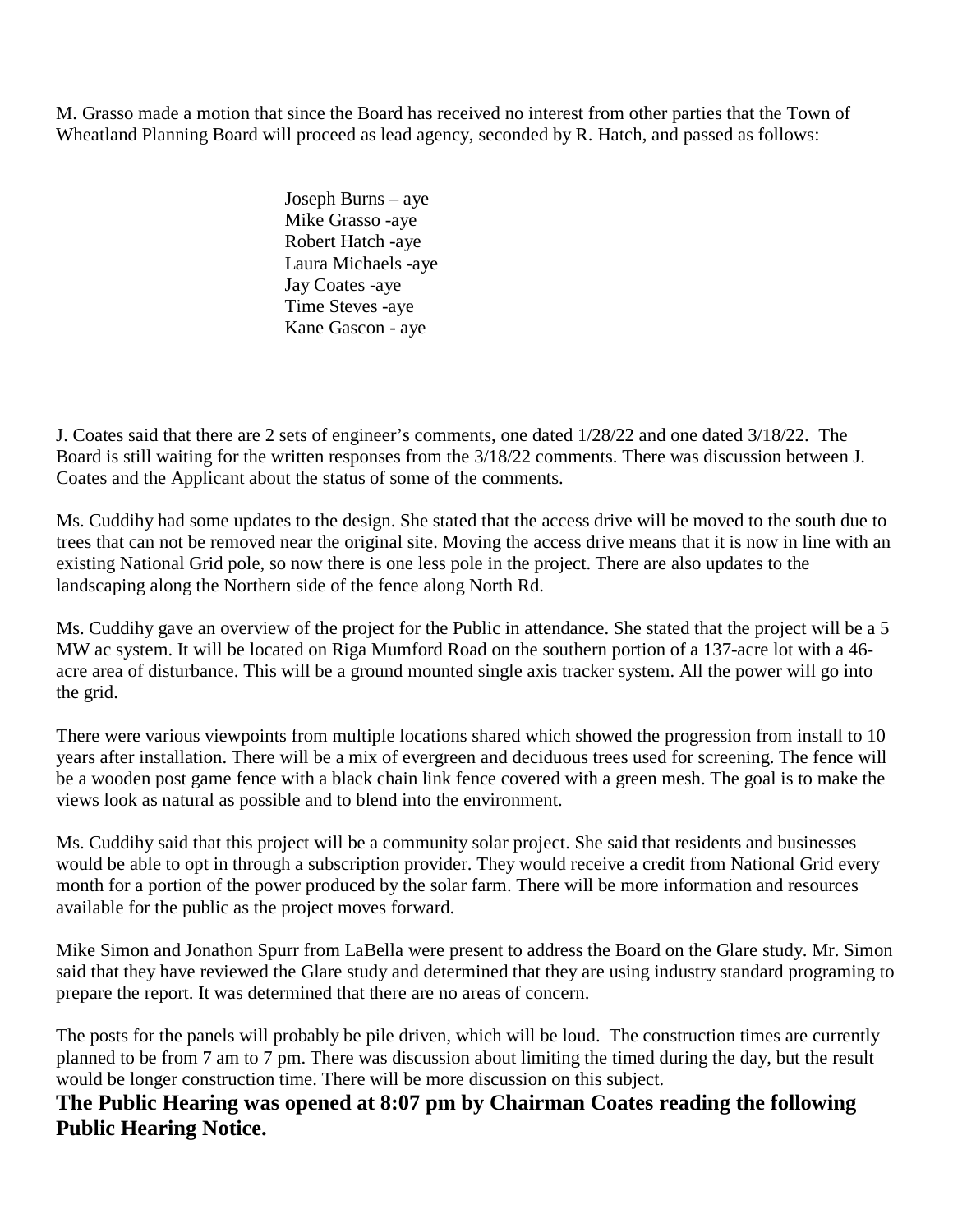The Public Hearing will stay open until the next Planning Board meeting.

### **NOTICE OF PUBLIC HEARING:**

The Planning Board of the Town of Wheatland, pursuant to Section 130-60.B, of the Code of the Town of Wheatland, will hold a Public Hearing on **Tuesday, April 5, 2022,** at 7:00 P.M. in the **Wheatland Municipal Building**, **22 Main Street, Scottsville, NY** to consider the following:

*The application of Bodhi Solar, LLC/Cypress Creek Renewables, LLC for Special Exception Use (including SEQRA and Site Plan components) to construct and operate a ±5 MW Large-Scale Solar Energy System on a ±46.7-acre portion of Tax Map #197.03-1-8.11 located at 1699 Riga-Mumford Road in the Town of Wheatland, Monroe County, New York*

All interested parties are asked to attend and be heard or to submit written comment concerning this application.

Public access to view files using link: https://townofwheatland.sharepoint.com/:f:/s/WheatlandPublicAccess/EjV1qV9gVSRKicp\_WiK WTUEBiwVttCXSDlp7Jw5SV42XfA?e=chu5Xc

> Jay D. Coates, Chairman Wheatland Planning Board Dated: March 17, 2022

*The following comments and concerns were made by the public in attendance*:

- *Mark Fortner*, 1760 Riga Mumford Rd., Churchville, NY
	- $\rightarrow$  Questioned if the inverters are cooled at all?
		- o Mr. Sweeny said that there is not a water-cooling system, they are cooled by the air.
	- $\rightarrow$  Questioned why the drilling was done?
		- o Ms. Cuddihy stated that it was the Geotech study to determine what form of racking would be best for the project.
- *John Love*, 3314 North Rd., Churchville, NY
	- $\rightarrow$  Mr. Love was thankful for the transparency of the project information.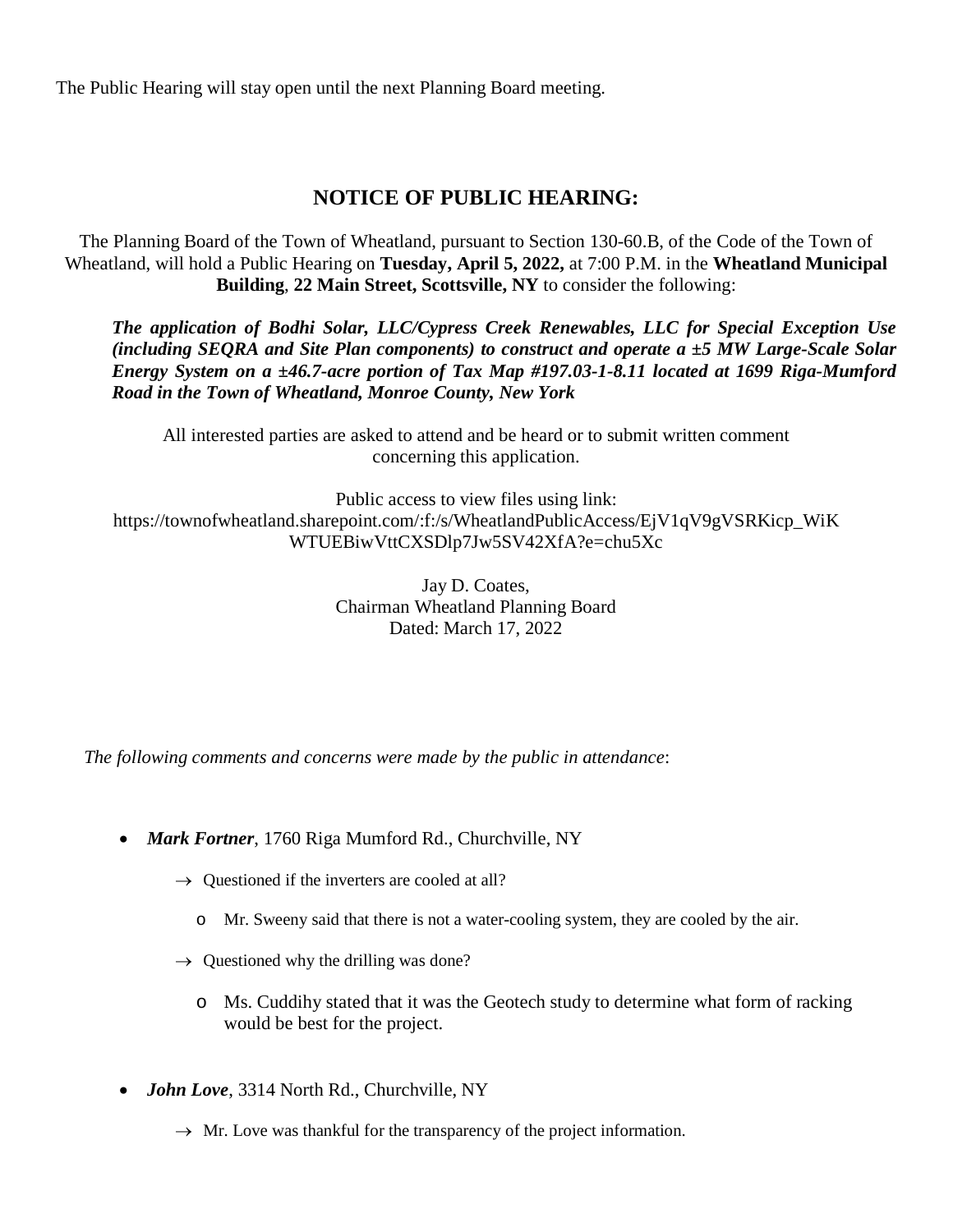- $\rightarrow$  He stated that everyone wants green energy, but no one wants to see it.
- $\rightarrow$  He would prefer to see a construction work schedule of 8-5 to lessen the disruption to people's daily lives.
- *Marjorie Love*, 3314 North Rd., Churchville, NY
	- $\rightarrow$  She is worried about losing the natural beauty of the area.
	- $\rightarrow$  She stated that her house is eligible to be on the Historic register, she is currently working on the application.
	- $\rightarrow$  She wants to make sure the history of the area is preserved.
- *Pat Hirokawa*, 1313 North Rd., Scottsville, NY
	- $\rightarrow$  She lives around the corner from the other solar farm.
	- $\rightarrow$  She suggested letting everyone in the area know ahead of time about the imminent construction noise, and the construction timeline. She said that she didn't know what the noise was when the construction started for the previous solar farm.
- *John Masiello,* 483 Stottle Rd., Scottsville, NY
	- $\rightarrow$  He also agrees that everyone wants green energy, but no one wants to see it.
	- $\rightarrow$  He said that Cypress Creek has seemed to go out of their way to minimize the visual impact of this project.
	- $\rightarrow$  The noise will be short term, not a permanent issue.
- *Jim Gilman* 1389 Beulah Rd., Churchville, NY
	- $\rightarrow$  Concerned that more retiring farmers will sell their land for solar farms. He wonders how many solar farms we will see in the Town in the coming years.
		- o Mr. Sweeny said that there is a limitation on how many can go in certain areas because substations have capacities.
- *Nancy Gilman* 1389 Beulah Rd., Churchville, NY
	- $\rightarrow$  Wondered what is in it for the Town of Wheatland?
		- o J. Coates stated that this will increase the tax base.

#### **The Public Hearing will remain open until the next Planning Board meeting**.

The project plans will be posted on the public access site.